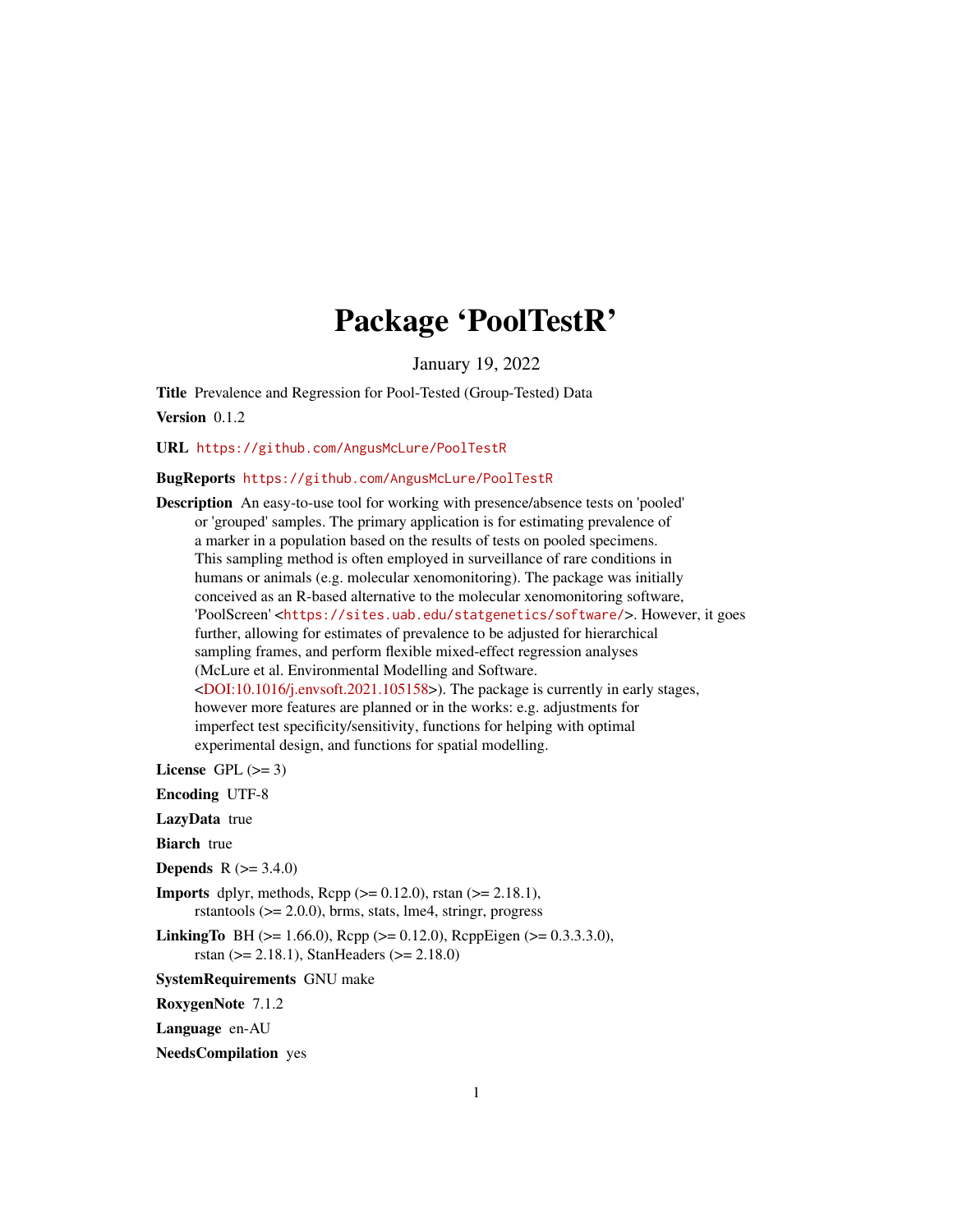Author Angus McLure [aut, cre] (<<https://orcid.org/0000-0003-2551-3059>>) Maintainer Angus McLure <angus.mclure@anu.edu.au> Repository CRAN Date/Publication 2022-01-19 00:22:43 UTC

## R topics documented:

| Index |  |
|-------|--|

PoolTestR-package *The 'PoolTestR' package.*

### **Description**

This is a package for working with presence/absence tests on pooled or grouped samples. The primary application is for estimating prevalence of a marker in a population based on the results of tests on pooled specimens. This sampling method is often employed in surveillance of rare conditions in humans or animals (e.g. livestock or xenomonitoring). The package was initially conceived as an R-based alternative to the xenomonitoring software, PoolScreen. However, it goes further, allowing for estimates of prevalence to adjusted for hierarchy in sampling frames, and perform flexible (mixed effect) regression analyses. The package is currently in early stages, however more features are planned or in the works: e.g. adjustments for imperfect test specificity/sensitivity, functions for helping with optimal experimental design, and functions for spatial modelling.

### References

Angus McLure, Ben O'Neill, Helen Mayfield, Colleen Lau, Brady McPherson (2021). PoolTestR: An R package for estimating prevalence and regression modelling for molecular xenomonitoring and other applications with pooled samples. Environmental Modelling & Software, 145:105158. <DOI:10.1016/j.envsoft.2021.105158>

Stan Development Team (2019). RStan: the R interface to Stan. R package version 2.19.2. https://mc-stan.org

Paul-Christian Bürkner (2017). brms: An R Package for Bayesian Multilevel Models Using Stan. Journal of Statistical Software, 80(1), 1-28. <DOI:10.18637/jss.v080.i01>

<span id="page-1-0"></span>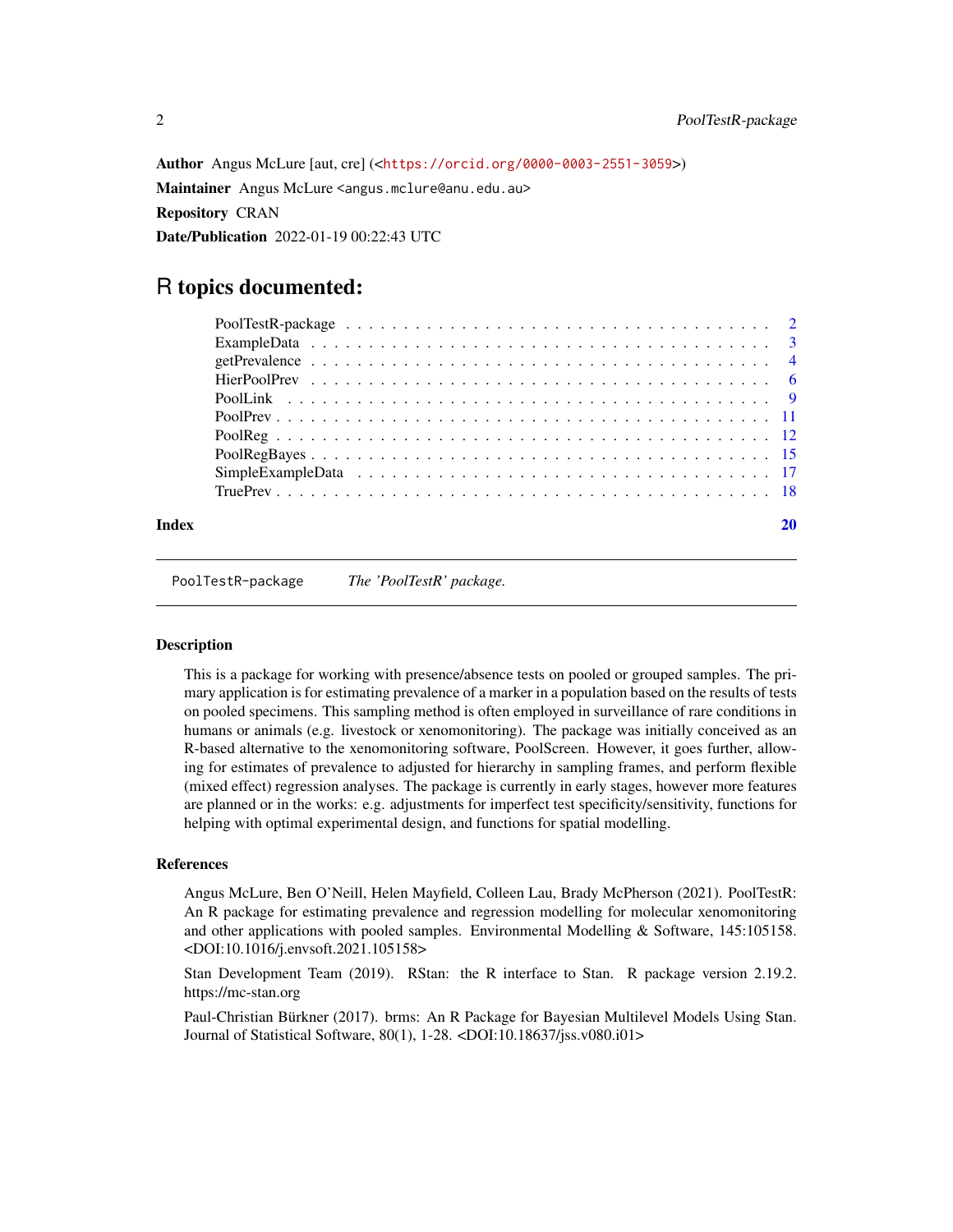<span id="page-2-0"></span>

#### Description

A synthetic dataset mimicking a realistic hierarchical sampling frame. Simulated samples are taken from across three regions  $(A, B, and C)$  in which the vectors have a low  $(0.5\%)$ , medium  $(2\%)$ , and high (4%) prevalence of the marker of interest. Ten villages are chosen within each region, and traps are placed at ten sites within each village. Every site is sampled once a year over three years (0, 1, and 2). Prevalence is not uniform within each region or over time. At baseline (year 0), prevalence varies between villages within each region around the mean for the region, and prevalence varies between sites within each village around the mean for the village. Consequently though the prevalence is different for each site, two sites within the same village are likely to have a more similar prevalence than two sites in different villages, or two sites in different regions. On average the prevalence is declining over time (odds ratio of 0.8 per year), however, the growth rate varies between villages. Consequently two sites in different villages with similar prevalence at baseline may have different prevalence by the third year, and prevalence may go up in some villages. Each year the traps at each site catch a negative binomial number (mean 200, dispersion 5) of vectors. The catch size at each site and year is independent. Each year, the catches at each site are pooled into groups of 25 with an additional pool for any remainder (e.g. a catch of 107 vectors will be pooled into 4 pools of 25 and one pool of 7). Test results on each pool are simulated assuming the test has perfect sensitivity and specificity.

### Usage

ExampleData

### Format

A data frame with 6 variables:

NumInPool Number of specimens in pool. Range = 1:25

- Region ID of the region the pool was taken from. "A", "B", or "C"
- Village ID of village that pool was taken from. Includes name of region e.g. "B-3" is village 3 from region B
- Site ID of site that pool was taken from. Includes name of region and village e.g. "B-3-7" is site 7 from village 3 from region B

**Result** Result of test on pool;  $0 =$  negative,  $1 =$  positive

Year Year of sampling. Years are 0, 1, or 2

### Details

The 'true' model can be summarised in formula notation as:

 $Result \sim Region + Year + (1+Year|Village) + (1|Site)$ 

where the coefficient for Year is  $log(0.8)$ , the standard deviation for intercept random effects for village and site are both 0.5, the standard deviation for the year random effect for village is 0.2 and the random effects are all uncorrelated/independent.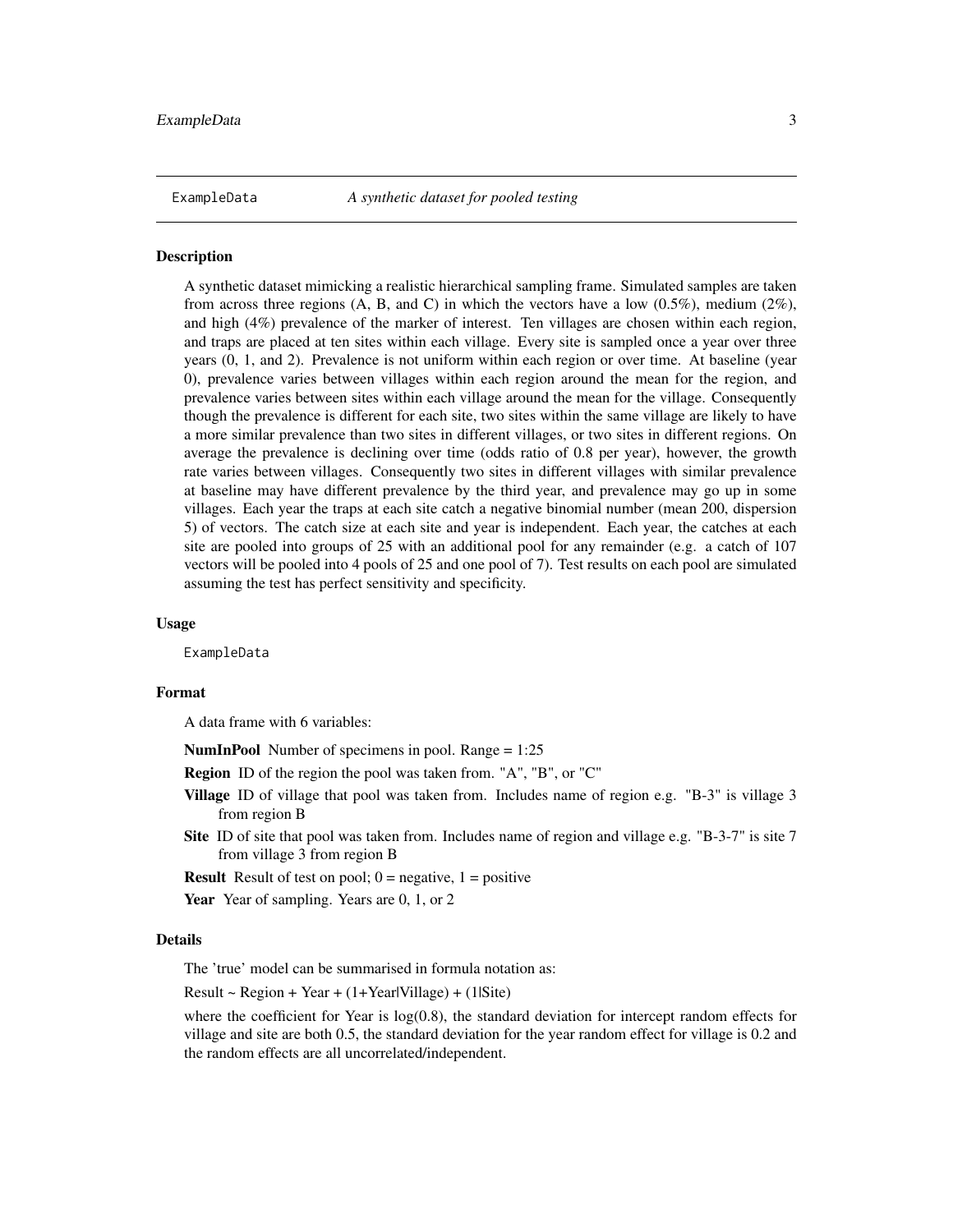<span id="page-3-1"></span><span id="page-3-0"></span>getPrevalence *Predicting Prevalence from a Mixed or Fixed Effect Logistic Regression with Presence/Absence Tests on Pooled Samples*

### Description

This function works somewhat like a predict or fitted generic function returning the model predicted prevalence for a given set of data; however, as the quantity of interest (prevalence) is neither on the response or link scale we do not use either of these generic functions. Further, when the model accounts for the hierarchical structure of the sampling frame (e.g. Region/Village/Site), it is common to want to know the predicted values at each level of sampling (e.g. Prevalence at each region, village or site) so these are calculated automatically.

### Usage

```
getPrevalence(
 model,
 newdata = NULL,re.form = NULL,
  robust = FALSE,level = 0.95)
```

| model   | An object returned by [PoolReg()] or [PoolRegBayes()]                                                                                                                                                                                                                                                                                                                                                                                                                                                                                                                                                                                                                                                                                                  |
|---------|--------------------------------------------------------------------------------------------------------------------------------------------------------------------------------------------------------------------------------------------------------------------------------------------------------------------------------------------------------------------------------------------------------------------------------------------------------------------------------------------------------------------------------------------------------------------------------------------------------------------------------------------------------------------------------------------------------------------------------------------------------|
| newdata | The data for which prevalence needs to be estimated/predicted. If not provided,<br>defaults to using the data used to train the model ( <i>i.e.</i> returns the fitted values of<br>the prevalence)                                                                                                                                                                                                                                                                                                                                                                                                                                                                                                                                                    |
| re.form | A description of which random effects to include in the prediction. If omitted,<br>getPrevalence automatically tests to see if there are any random effect terms. If<br>not, it just returns the estimates based on population effects. If there are random<br>effects, it tests to see if the random effect variables form a nested hierarchical<br>structure. If so, in addition to the estimates based on population effects only,<br>it will estimate at different levels of the nested hierarchical structure in order<br>of increasing granularity. For manual control you can set to NA for population<br>effects only, or a one-sided formula specifying the form of the random effects to<br>include in estimates, or a list of such objects. |
| robust  | Currently only relevant for brmsfit objects (returned by PoolRegBayes). If<br>FALSE (default) the point estimate of prevalence is the mean over the posterior.<br>If TRUE, the median over the posterior is used instead.                                                                                                                                                                                                                                                                                                                                                                                                                                                                                                                              |
| level   | Defines the confidence level to be used for the confidence and credible intervals.<br>Defaults to 0.95 (i.e. 95% intervals).                                                                                                                                                                                                                                                                                                                                                                                                                                                                                                                                                                                                                           |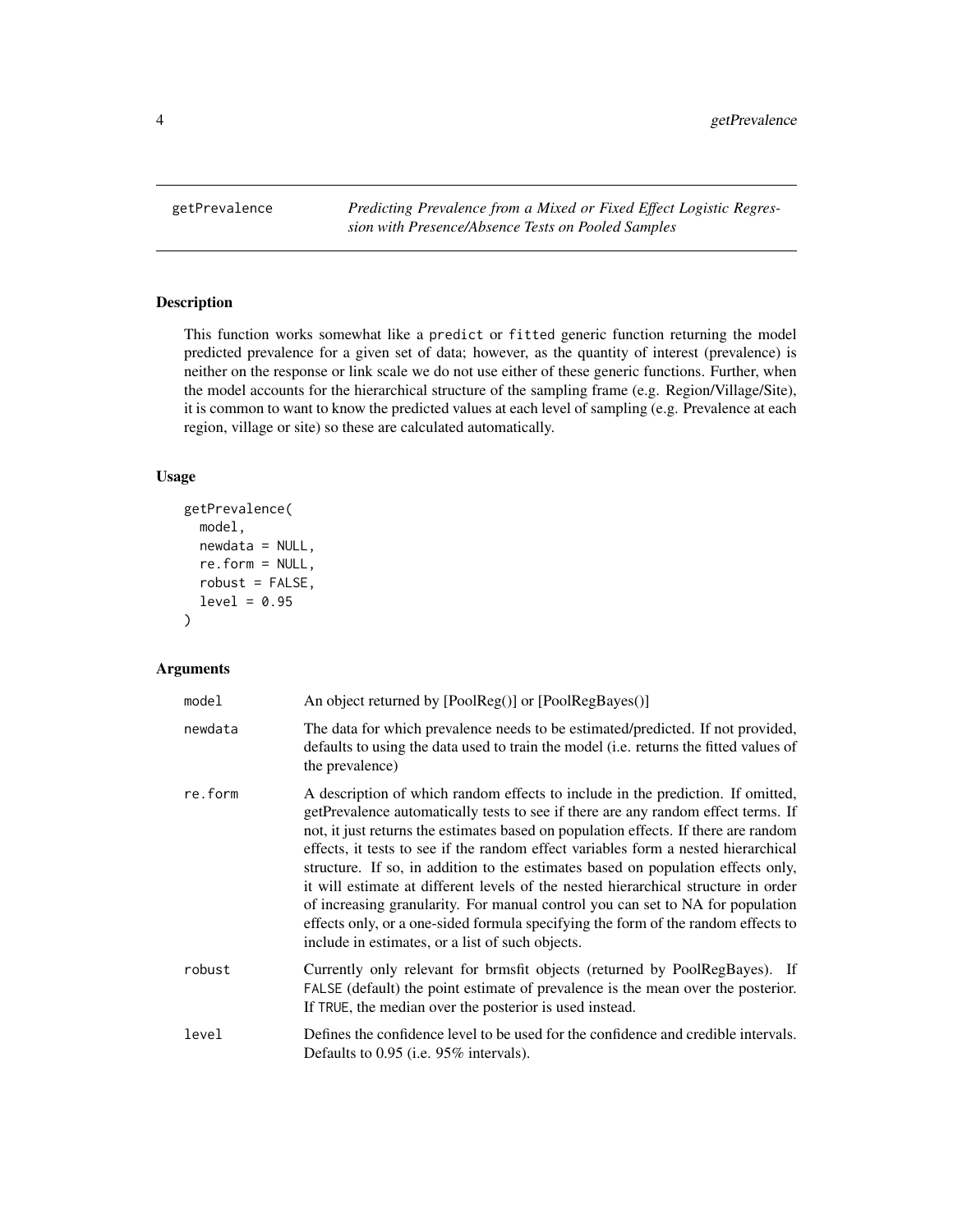### <span id="page-4-0"></span>getPrevalence 5

#### Value

A list with at least one field PopulationEffects and an additional field for every random/group effect variable. The field PopulationEffects contains a data.frame with the prevalence estimated based only the fixed/population effects. When the intercept is the only fixed/population effect, this is just the population mean (possibly adjusted for random/group effects). When there are group effects terms, getPrevalence attempts to order these with respect to 'granularity' and extract the prevalence estimates for these random effects; e.g. if the random/group effects included are there to account for a hierarchical sampling frame with levels 'Village' and 'Site' with a formula like Result  $\sim$  Cov1 + Cov2 + (1|Village/Site), then getPrevalence will be a list of three data frames: estimates for every combination of covariates, estimates for every combination of covariates and village, and estimates for every combination of covariates, village, and site.

### See Also

[PoolReg](#page-11-1), [PoolRegBayes](#page-14-1)

### Examples

```
# Perform logistic-type regression modelling for a synthetic dataset consisting
# of pools (sizes 1, 5, or 10) taken from 4 different regions and 3 different
# years. Within each region specimens are collected at 4 different villages,
# and within each village specimens are collected at 8 different sites.
### Models in a frequentist framework
#ignoring hierarchical sampling frame within each region
Mod <- PoolReg(Result ~ Region + Year,
              data = SimpleExampleData,
               poolSize = NumInPool)
summary(Mod)
#accounting hierarchical sampling frame within each region
HierMod <- PoolReg(Result ~ Region + Year + (1|Village/Site),
                   data = SimpleExampleData,
                   poolSize = NumInPool)
summary(HierMod)
#Extract fitted prevalence for each combination of region and year and then at
```

```
#each level of the hierarchical sampling frame (i.e. for each village in each
#region and each site in each village)
getPrevalence(HierMod)
```
### Models in a Bayesian framework with default (non-informative) priors #ignoring hierarchical sampling frame within each region

```
BayesMod <- PoolRegBayes(Result ~ Region + Year,
                         data = SimpleExampleData,
                         poolSize = NumInPool)
```
summary(BayesMod)

getPrevalence(BayesMod) #Extract fitted prevalence for each combination of region and year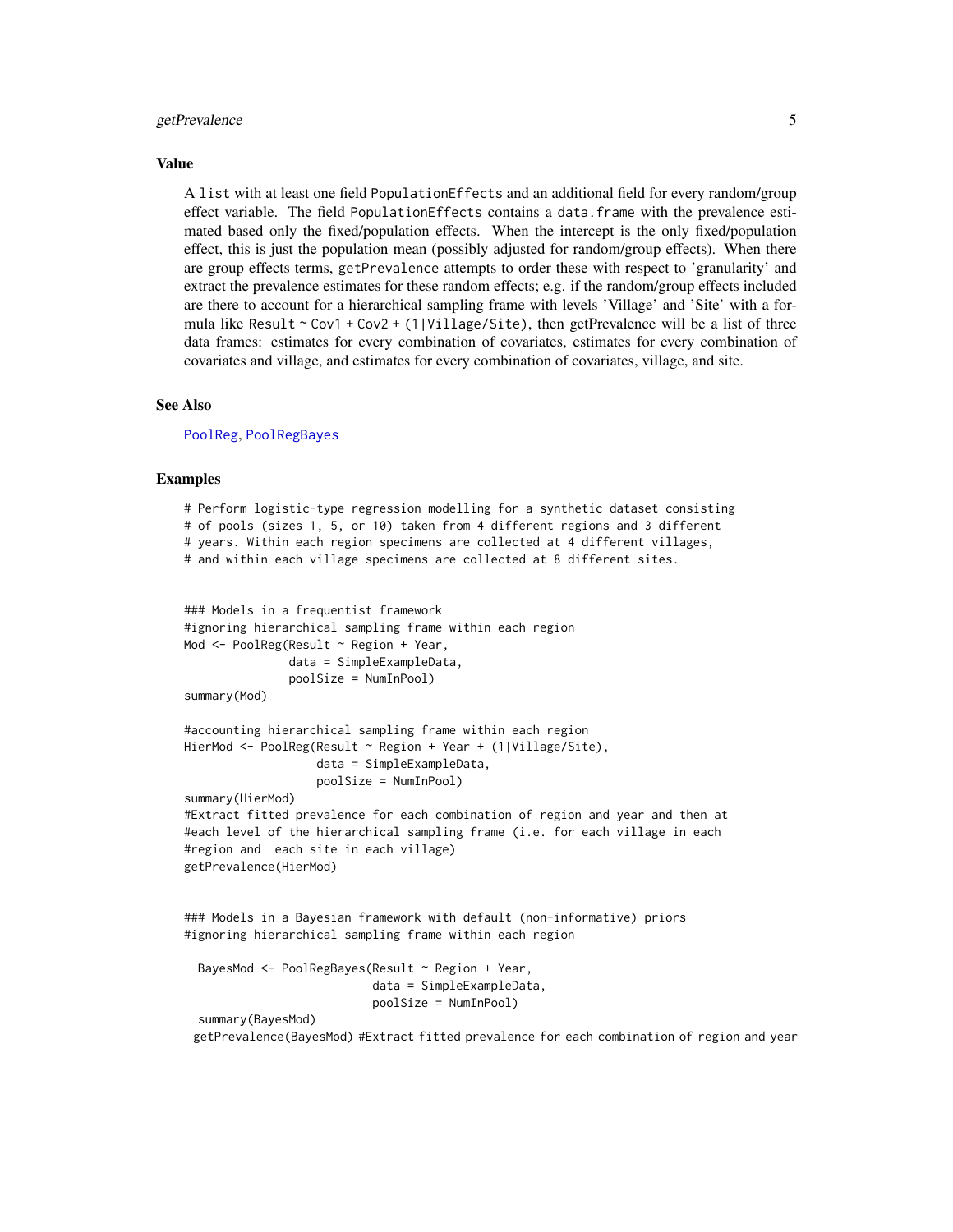```
6 HierPoolPrev
```

```
#accounting hierarchical sampling frame within each region
 BayesHierMod <- PoolRegBayes(Result ~ Region + Year + (1|Village/Site),
                               data = SimpleExampleData,
                               poolSize = NumInPool)
 summary(BayesHierMod)
 getPrevalence(BayesHierMod)
### Calculate adjusted estimates of prevalence
# We use the same function for all four models, but the outputs are slightly different
# Extract fitted prevalence for each combination of region and year
getPrevalence(Mod)
 getPrevalence(BayesMod)
#Extract fitted prevalence for each combination of region and year and then at
#each level of the hierarchical sampling frame (i.e. for each village in each
#region and each site in each village)
getPrevalence(HierMod)
 getPrevalence(BayesHierMod)
# You can also use getPrevalence to predict at prevalence for other values of
# the covariates (e.g. predict prevalence in year 4)
#Making a data frame containing data make predict on
DataFuture <- unique(data.frame(Region = SimpleExampleData$Region,
                                Village = SimpleExampleData$Village,
                                Site = SimpleExampleData$Site,
                                Year = 4))
getPrevalence(Mod, newdata = DataFuture)
getPrevalence(HierMod, newdata = DataFuture)
 getPrevalence(BayesMod, newdata = DataFuture)
 getPrevalence(BayesHierMod, newdata = DataFuture)
```
HierPoolPrev *Estimation of prevalence based on presence/absence tests on pooled samples in a hierarchical sampling frame*

#### Description

Estimation of prevalence based on presence/absence tests on pooled samples in a hierarchical sampling frame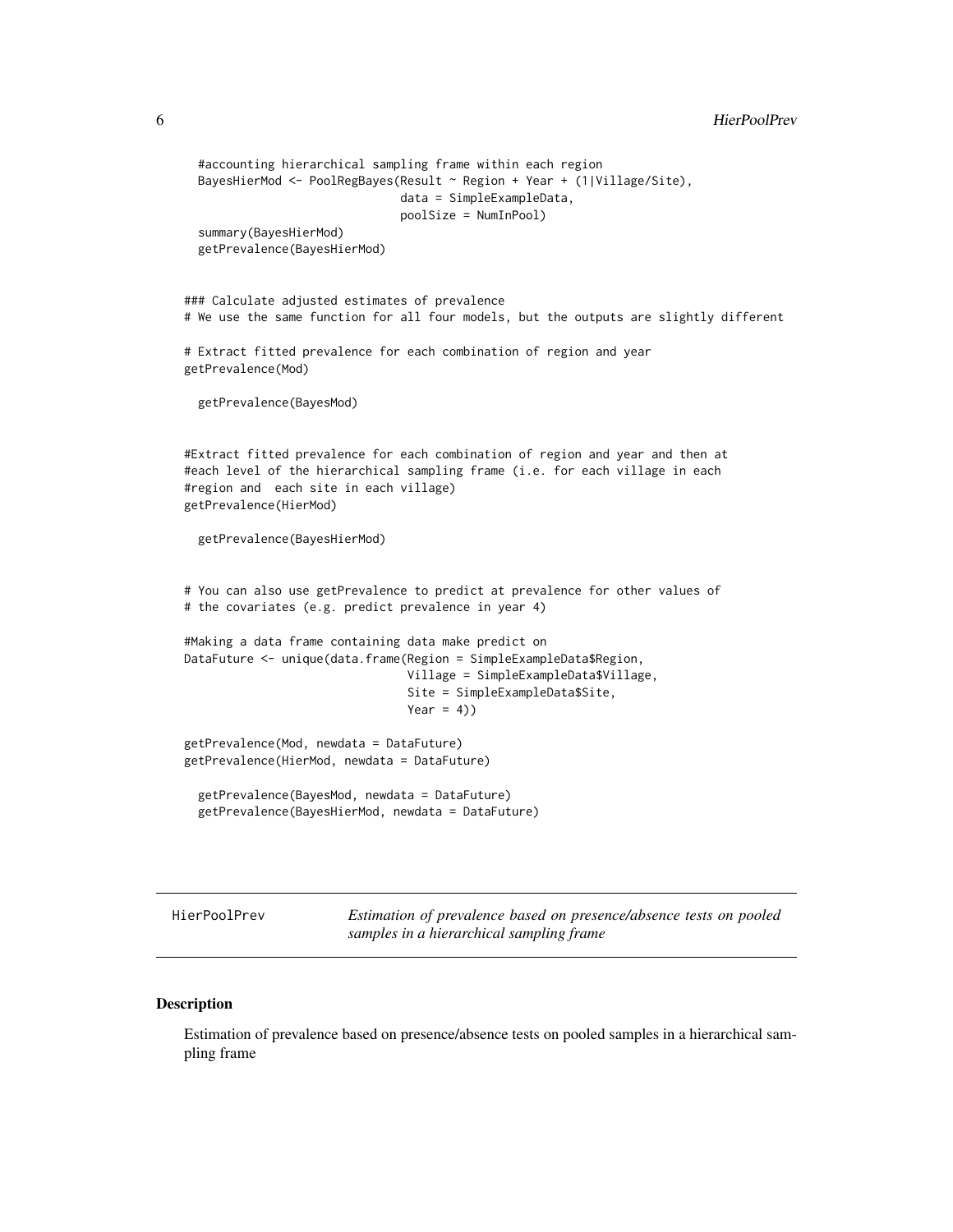### HierPoolPrev 7

### Usage

```
HierPoolPrev(
 data,
 result,
 poolSize,
 hierarchy,
  ...,
 prior.alpha = 0.5,
 prior.beta = 0.5,
 prior.absent = 0,
 hyper.prior.sd = 2,
 level = 0.95,verbose = FALSE,
 cores = NULL,
 iter = 2000,
 warmup = iter/2,
 chains = 4,
 control = list(adapt\_delta = 0.9))
```

| data      | A data. frame with one row for each pooled sampled and columns for the size<br>of the pool (i.e. the number of specimens / isolates / insects pooled to make that<br>particular pool), the result of the test of the pool. It may also contain additional<br>columns with additional information (e.g. location where pool was taken) which<br>can optionally be used for splitting the data into smaller groups and calculating<br>prevalence by group (e.g. calculating prevalence for each location)                                                                                                                                                                                                    |
|-----------|------------------------------------------------------------------------------------------------------------------------------------------------------------------------------------------------------------------------------------------------------------------------------------------------------------------------------------------------------------------------------------------------------------------------------------------------------------------------------------------------------------------------------------------------------------------------------------------------------------------------------------------------------------------------------------------------------------|
| result    | The name of column with the result of each test on each pooled sample. The<br>result must be stored with 1 indicating a positive test result and 0 indicating a<br>negative test result.                                                                                                                                                                                                                                                                                                                                                                                                                                                                                                                   |
| poolSize  | The name of the column with number of specimens/isolates/insects in each pool                                                                                                                                                                                                                                                                                                                                                                                                                                                                                                                                                                                                                              |
| hierarchy | The name of column(s) indicating the group membership. In a nested sam-<br>pling design with multiple levels of grouping the lower-level groups must have<br>names/numbers that differentiate them from all other groups at the same level.<br>E.g. If sampling was performed at 200 sites across 10 villages (20 site per vil-<br>lage), then there should be 200 unique names for the sites. If, for instance, the<br>sites are instead numbered 1 to 20 within each village, the village identifier (e.g.<br>A, B, C) should be combined with the site number to create unique identifiers<br>for each site (e.g. $A-1$ , $A-2$ for sites in village A and B-1, B-2 for the sites<br>in village B etc.) |
| .         | Optional name(s) of columns with variables to stratify the data by. If omitted the<br>complete dataset is used to estimate a single prevalence. If included prevalence<br>is estimated separately for each group defined by these columns                                                                                                                                                                                                                                                                                                                                                                                                                                                                  |
|           | prior.alpha, prior.beta, prior.absent                                                                                                                                                                                                                                                                                                                                                                                                                                                                                                                                                                                                                                                                      |
|           | The prior on the prevalence in each group takes the form of beta distribution<br>(with parameters alpha and beta). The default is prior. alpha = prior. beta =                                                                                                                                                                                                                                                                                                                                                                                                                                                                                                                                             |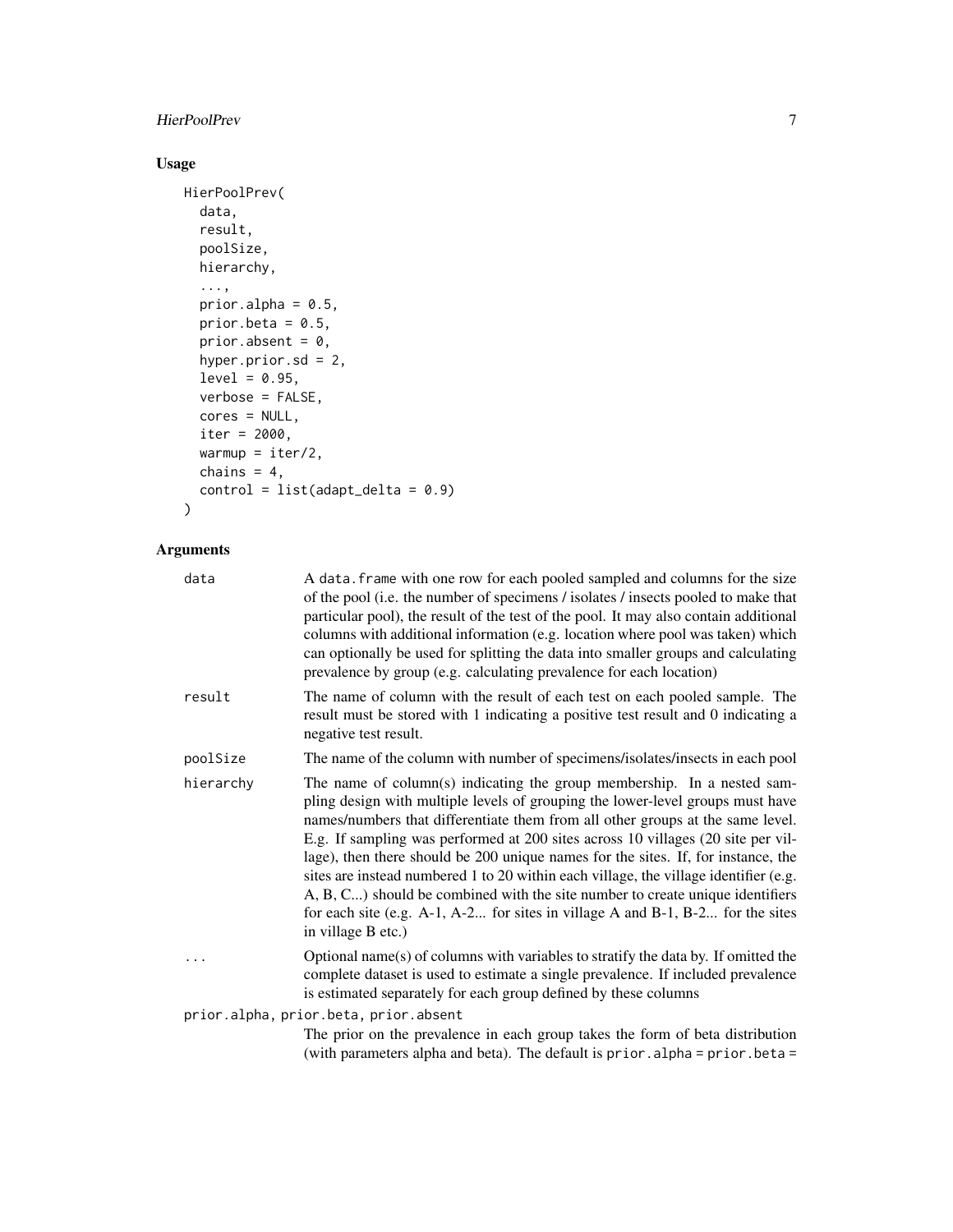1/2. Another popular uninformative choice is prior.alpha = prior.beta = 1, i.e. a uniform prior. prior. absent is included for consistency with PoolPrev, but is currently ignored

<span id="page-7-0"></span>

|         | hyper.prior.sd Scale for the half-Cauchy hyper-prior for standard deviations of random/group<br>effect terms. Defaults to 2, which is weakly informative since it implies that 50<br>magnitude of each other, and 90 orders of magnitude of each other. Decrease if<br>you think group differences are are smaller than this, and increase if you think<br>group differences may often reasonably be larger than this |
|---------|-----------------------------------------------------------------------------------------------------------------------------------------------------------------------------------------------------------------------------------------------------------------------------------------------------------------------------------------------------------------------------------------------------------------------|
| level   | The confidence level to be used for the confidence and credible intervals. De-<br>faults to $0.95$ (i.e. $95\%$ intervals)                                                                                                                                                                                                                                                                                            |
| verbose | Logical indicating whether to print progress to screen. Defaults to false (no<br>printing to screen)                                                                                                                                                                                                                                                                                                                  |
| cores   | The number of CPU cores to be used. By default one core is used                                                                                                                                                                                                                                                                                                                                                       |

iter, warmup, chains MCMC options for passing onto the sampling routine. See [stan](#page-0-0) for details. control A named list of parameters to control the sampler's behaviour. Defaults to default values as defined in [stan,](#page-0-0) except for adapt\_delta which is set to the more conservative value of 0.9. See [stan](#page-0-0) for details.

### Value

A data.frame with columns:

- PrevMLE (the Maximum Likelihood Estimate of prevalence)
- CILow and CIHigh (Lower and Upper Confidence intervals using the Likelihood Ratio method)
- Bayesian Posterior Expectation
- CrILow and CrIHigh
- Number of Pools
- Number Positive

If stratifying variables are provided in ... there will be an additional column for each stratifying variable. When there are no stratifying variables (supplied in ...) then the output has only one row with the prevalence estimates for the whole dataset. When stratifying variables are supplied, then there is a separate row for each group.

### See Also

#### [PoolPrev](#page-10-1), [getPrevalence](#page-3-1)

#### Examples

- # Calculate prevalence for a synthetic dataset consisting of pools (sizes 1, 5,
- # or 10) taken from 4 different regions and 3 different years. Within each
- # region specimens are collected at 4 different villages, and within each
- # village specimens are collected at 8 different sites.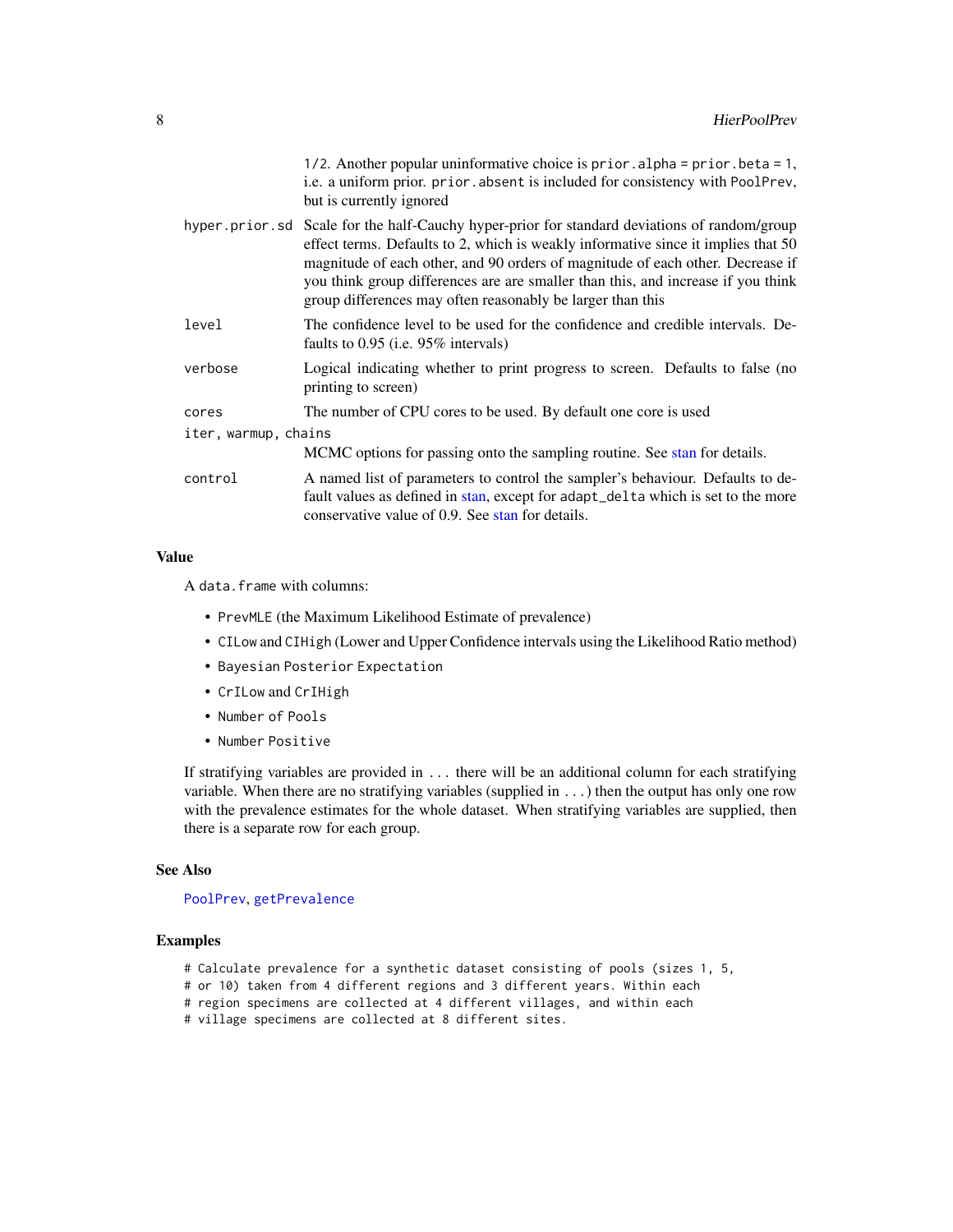### <span id="page-8-0"></span>PoolLink 9

```
#Prevalence for each combination of region and year:
#ignoring hierarchical sampling frame within each region
PoolPrev(SimpleExampleData, Result, NumInPool, Region, Year)
#accounting hierarchical sampling frame within each region
HierPoolPrev(SimpleExampleData, Result, NumInPool, c("Village","Site"), Region, Year)
```
PoolLink *Link Function for Logistic Regression with Presence/Absence Tests on Pooled Samples*

### Description

A custom link function for the [binomial](#page-0-0) family to be used with [glm](#page-0-0)

### Usage

PoolLink(PoolSize = 1)

### Arguments

PoolSize The number of specimens/isolates/insects in each pool. When used with glm, the length must either be 1 if all the pools are the same size, but the same length as the data otherwise

### Value

An object of class link-glm

### Examples

# Perform logistic-type regression modelling for a synthetic dataset consisting # of pools (sizes 1, 5, or 10) taken from 4 different regions and 3 different # years. Within each region specimens are collected at 4 different villages, # and within each village specimens are collected at 8 different sites.

```
### Models in a frequentist framework
#ignoring hierarchical sampling frame within each region
Mod <- PoolReg(Result ~ Region + Year,
               data = SimpleExampleData,
               poolSize = NumInPool)
summary(Mod)
#accounting hierarchical sampling frame within each region
HierMod <- PoolReg(Result ~ Region + Year + (1|Village/Site),
                   data = SimpleExampleData,
```
poolSize = NumInPool)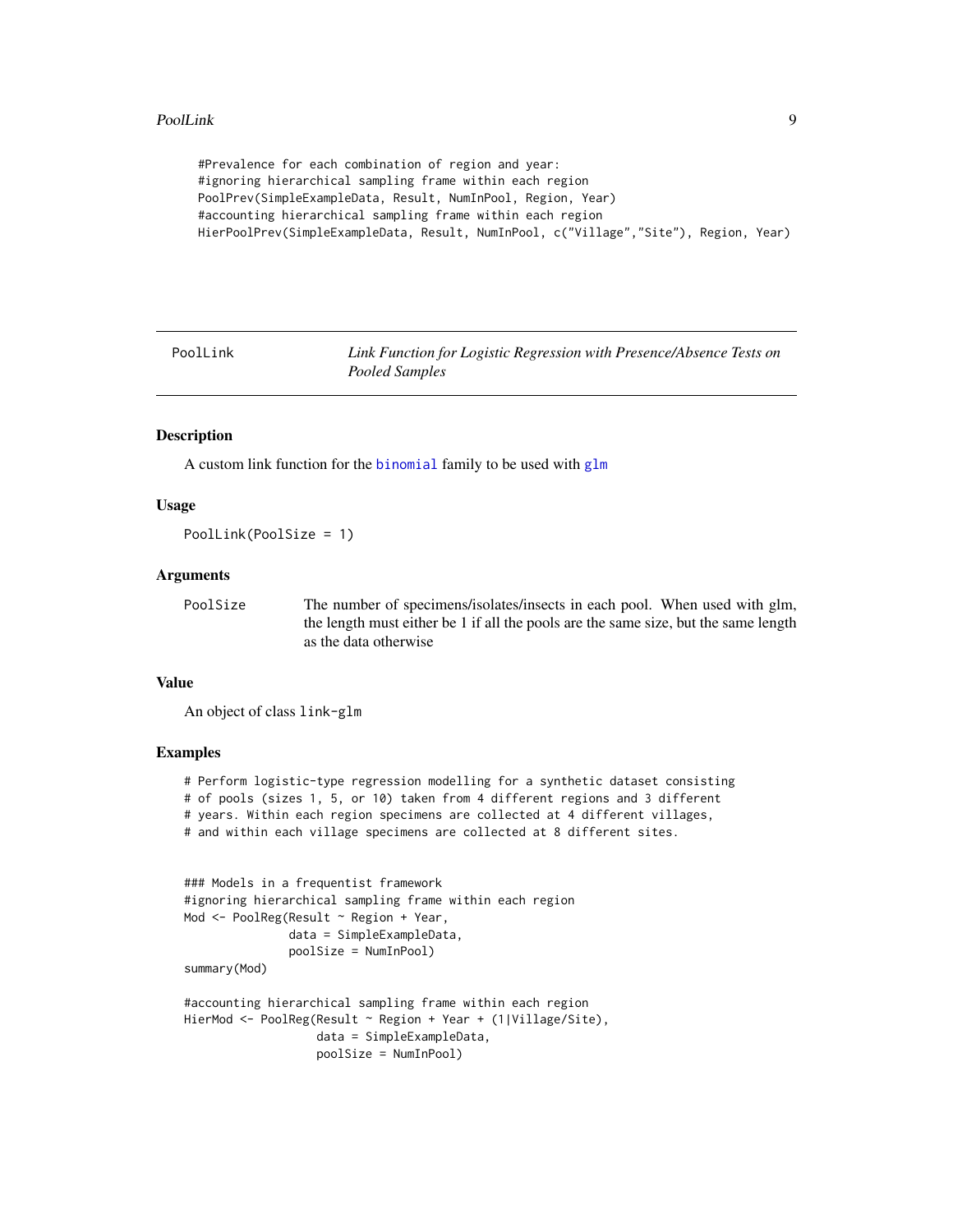### 10 PoolLink

```
summary(HierMod)
#Extract fitted prevalence for each combination of region and year and then at
#each level of the hierarchical sampling frame (i.e. for each village in each
#region and each site in each village)
getPrevalence(HierMod)
### Models in a Bayesian framework with default (non-informative) priors
#ignoring hierarchical sampling frame within each region
 BayesMod <- PoolRegBayes(Result ~ Region + Year,
                           data = SimpleExampleData,
                           poolSize = NumInPool)
  summary(BayesMod)
 getPrevalence(BayesMod) #Extract fitted prevalence for each combination of region and year
 #accounting hierarchical sampling frame within each region
 BayesHierMod <- PoolRegBayes(Result ~ Region + Year + (1|Village/Site),
                               data = SimpleExampleData,
                               poolSize = NumInPool)
 summary(BayesHierMod)
 getPrevalence(BayesHierMod)
### Calculate adjusted estimates of prevalence
# We use the same function for all four models, but the outputs are slightly different
# Extract fitted prevalence for each combination of region and year
getPrevalence(Mod)
 getPrevalence(BayesMod)
#Extract fitted prevalence for each combination of region and year and then at
#each level of the hierarchical sampling frame (i.e. for each village in each
#region and each site in each village)
getPrevalence(HierMod)
 getPrevalence(BayesHierMod)
# You can also use getPrevalence to predict at prevalence for other values of
# the covariates (e.g. predict prevalence in year 4)
#Making a data frame containing data make predict on
DataFuture <- unique(data.frame(Region = SimpleExampleData$Region,
                                Village = SimpleExampleData$Village,
                                Site = SimpleExampleData$Site,
                                Year = 4))
getPrevalence(Mod, newdata = DataFuture)
getPrevalence(HierMod, newdata = DataFuture)
```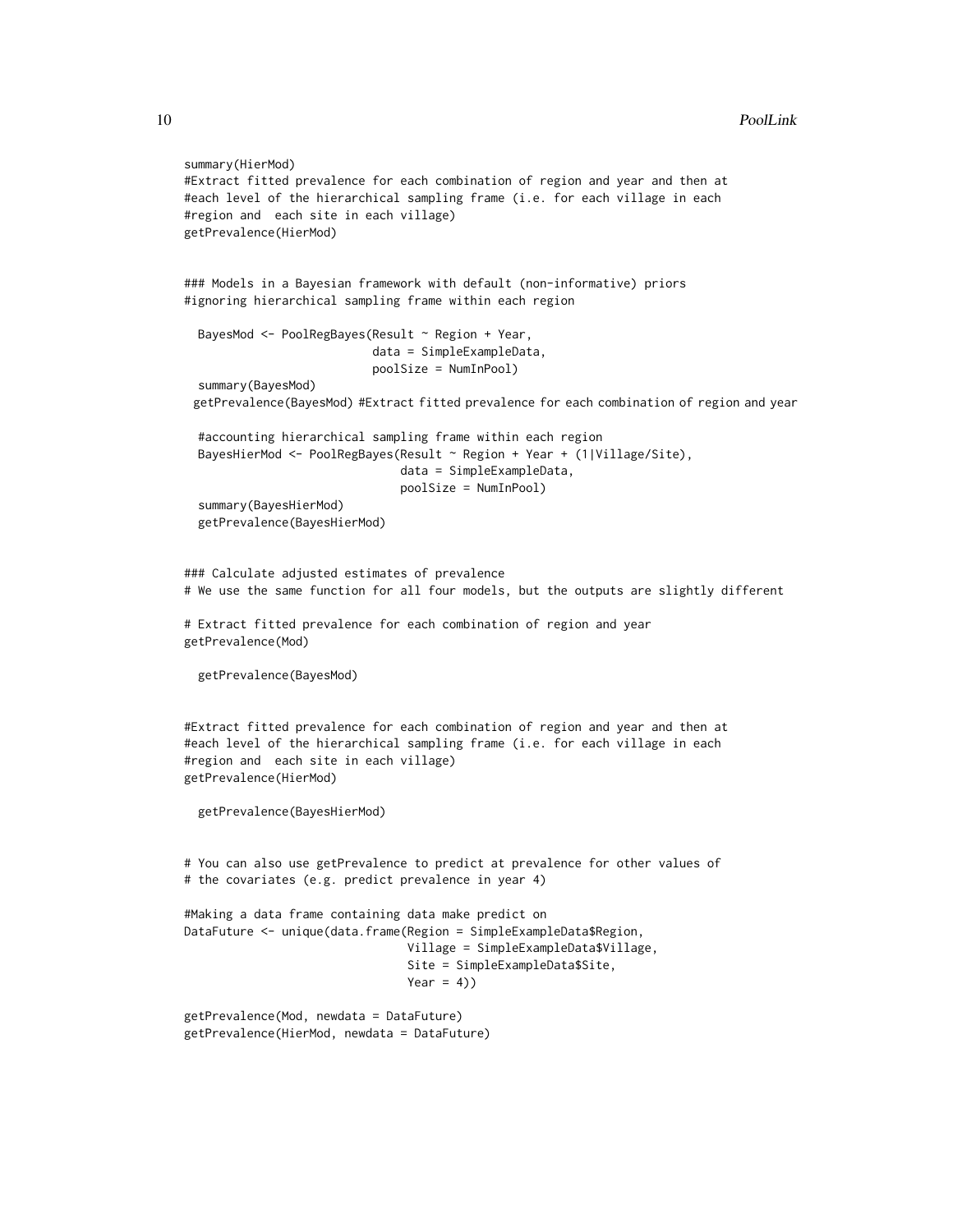#### <span id="page-10-0"></span>PoolPrev 11

```
getPrevalence(BayesMod, newdata = DataFuture)
getPrevalence(BayesHierMod, newdata = DataFuture)
```
<span id="page-10-1"></span>PoolPrev *Estimation of prevalence based on presence/absence tests on pooled samples*

### Description

Estimation of prevalence based on presence/absence tests on pooled samples

### Usage

```
PoolPrev(
  data,
  result,
 poolSize,
  ...,
 prior.alpha = NULL,
 prior.beta = NULL,
 prior.absent = 0,
  level = 0.95,verbose = FALSE,
 cores = NULL,
  iter = 2000,warmup = iter/2,
  chains = 4,
  control = list(adapt\_delta = 0.9))
```

| data     | A data. frame with one row for each pooled sampled and columns for the size                                                                                                                                                                |
|----------|--------------------------------------------------------------------------------------------------------------------------------------------------------------------------------------------------------------------------------------------|
|          | of the pool (i.e. the number of specimens / isolates / insects pooled to make that                                                                                                                                                         |
|          | particular pool), the result of the test of the pool. It may also contain additional                                                                                                                                                       |
|          | columns with additional information (e.g. location where pool was taken) which                                                                                                                                                             |
|          | can optionally be used for stratifying the data into smaller groups and calculating<br>prevalence by group (e.g. calculating prevalence for each location)                                                                                 |
| result   | The name of column with the result of each test on each pooled sample. The<br>result must be stored with 1 indicating a positive test result and 0 indicating a<br>negative test result.                                                   |
| poolSize | The name of the column with number of specimens/isolates/insects in each pool                                                                                                                                                              |
| $\ddots$ | Optional name(s) of columns with variables to stratify the data by. If omitted the<br>complete dataset is used to estimate a single prevalence. If included, prevalence<br>is estimated separately for each group defined by these columns |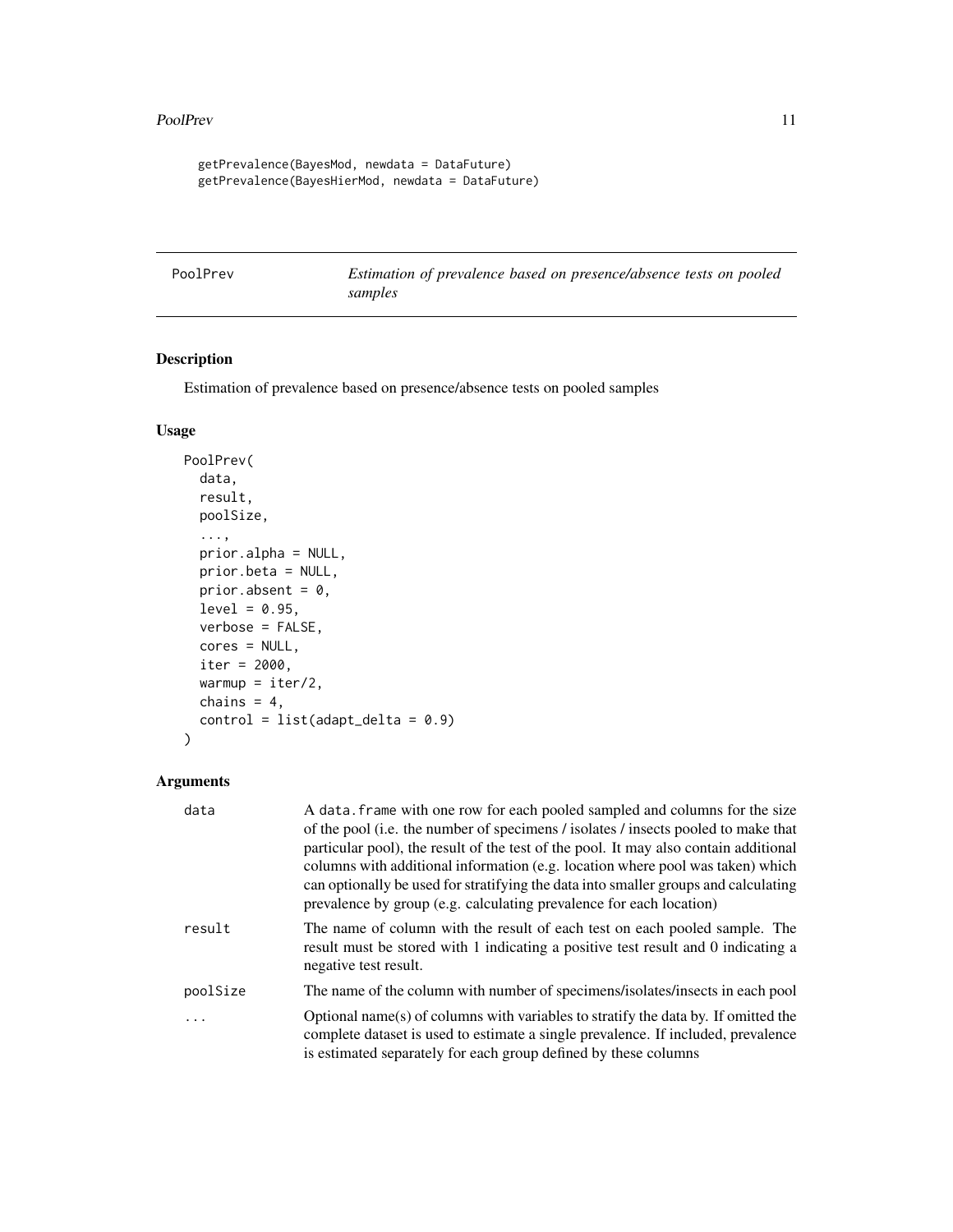<span id="page-11-0"></span>

| prior.alpha, prior.beta, prior.absent |  |  |  |
|---------------------------------------|--|--|--|
|---------------------------------------|--|--|--|

|                      | The default prior for the prevalence is the uninformative Jeffrey's prior, however<br>you can also specify a custom prior with a beta distribution (with parameters<br>prior.alpha and prior.beta) modified to have a point mass of zero i.e. allowing for<br>some prior probability that the true prevalence is exactly zero (prior.absent). An-<br>other popular uninformative choice is prior.alpha = 1, prior.beta = 1, prior.absent<br>$= 0$ , i.e. a uniform prior. |  |
|----------------------|---------------------------------------------------------------------------------------------------------------------------------------------------------------------------------------------------------------------------------------------------------------------------------------------------------------------------------------------------------------------------------------------------------------------------------------------------------------------------|--|
| level                | Defines the confidence level to be used for the confidence and credible intervals.<br>Defaults to 0.95 (i.e. 95% intervals)                                                                                                                                                                                                                                                                                                                                               |  |
| verbose              | Logical indicating whether to print progress to screen. Defaults to false (no<br>printing to screen).                                                                                                                                                                                                                                                                                                                                                                     |  |
| cores                | The number of CPU cores to be used. By default one core is used                                                                                                                                                                                                                                                                                                                                                                                                           |  |
| iter, warmup, chains |                                                                                                                                                                                                                                                                                                                                                                                                                                                                           |  |
|                      | MCMC options for passing onto the sampling routine. See stan for details.                                                                                                                                                                                                                                                                                                                                                                                                 |  |
| control              | A named list of parameters to control the sampler's behaviour. Defaults to de-<br>fault values as defined in stan, except for adapt_delta which is set to the more<br>conservative value of 0.9. See stan for details.                                                                                                                                                                                                                                                    |  |

### Value

A data.frame with columns:

- PrevMLE (the Maximum Likelihood Estimate of prevalence)
- CILow and CIHigh (Lower and Upper Confidence intervals using the Likelihood Ratio method)
- Bayesian Posterior Expectation
- CrILow and CrIHigh
- Number of Pools
- Number Positive

If grouping variables are provided in ... there will be an additional column for each grouping variable. When there are no grouping variables (supplied in ...) then the dataframe has only one row with the prevalence estimates for the whole dataset. When grouping variables are supplied, then there is a separate row for each group.

<span id="page-11-1"></span>PoolReg *Frequentist Mixed or Fixed Effect Logistic Regression with Presence/Absence Tests on Pooled Samples*

### Description

It can be useful to do mixed effects logistic regression on the presence/absence results from pooled samples, however one must adjust for the size of each pool to correctly identify trends and associations. This can done by using a custom link function [PoolTestR::PoolLink()], defined in this package, in conjunction with using glm from the stats package (fixed effect models) or glmer from the lme4 package (mixed effect models).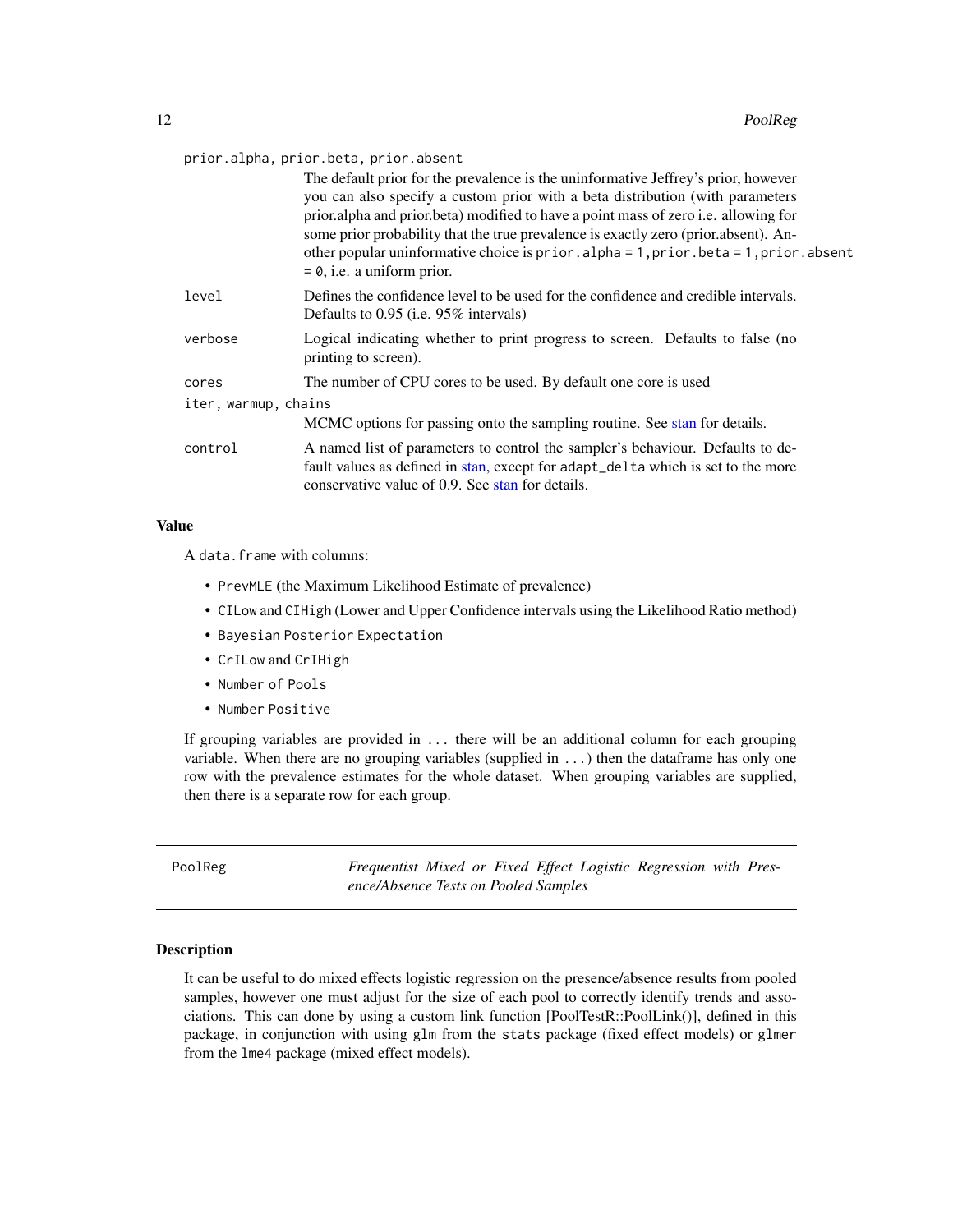### <span id="page-12-0"></span> $PoolReg$  and the set of the set of the set of the set of the set of the set of the set of the set of the set of the set of the set of the set of the set of the set of the set of the set of the set of the set of the set of th

### Usage

PoolReg(formula, data, poolSize, link = "logit", ...)

### Arguments

| formula  | A formula of the kind used to define models in lme4, which are generalisation<br>of the formulae used in 1m or g1m that allow for random/group effects. The left-<br>hand side of the formula should be the name of column in data with the result<br>of the test on the pooled samples. The result must be encoded with 1 indicating<br>a positive test result and 0 indicating a negative test result. |
|----------|----------------------------------------------------------------------------------------------------------------------------------------------------------------------------------------------------------------------------------------------------------------------------------------------------------------------------------------------------------------------------------------------------------|
| data     | A data. frame with one row for each pooled sampled and columns for the size<br>of the pool (i.e. the number of specimens / isolates / insects pooled to make that<br>particular pool), the result of the test of the pool and any number of columns to<br>be used as the dependent variables in the logistic regression                                                                                  |
| poolSize | The name of the column with number of specimens/isolates/insects in each pool                                                                                                                                                                                                                                                                                                                            |
| link     | link function. There are two options "logit" (logistic regression, the default)<br>and "cloglog" (complementary log log regression).                                                                                                                                                                                                                                                                     |
| .        | Arguments to be passed on to stats:: glm or lme4:: glmer e.g. weights                                                                                                                                                                                                                                                                                                                                    |

### Value

An object of class glmerMod (or glm if there are no random/group effects)

### See Also

[getPrevalence](#page-3-1), [PoolRegBayes](#page-14-1)

### Examples

```
# Perform logistic-type regression modelling for a synthetic dataset consisting
# of pools (sizes 1, 5, or 10) taken from 4 different regions and 3 different
# years. Within each region specimens are collected at 4 different villages,
# and within each village specimens are collected at 8 different sites.
```

```
### Models in a frequentist framework
#ignoring hierarchical sampling frame within each region
Mod <- PoolReg(Result ~ Region + Year,
               data = SimpleExampleData,
               poolSize = NumInPool)
summary(Mod)
#accounting hierarchical sampling frame within each region
HierMod <- PoolReg(Result ~ Region + Year + (1|Village/Site),
                   data = SimpleExampleData,
                   poolSize = NumInPool)
summary(HierMod)
#Extract fitted prevalence for each combination of region and year and then at
```
#each level of the hierarchical sampling frame (i.e. for each village in each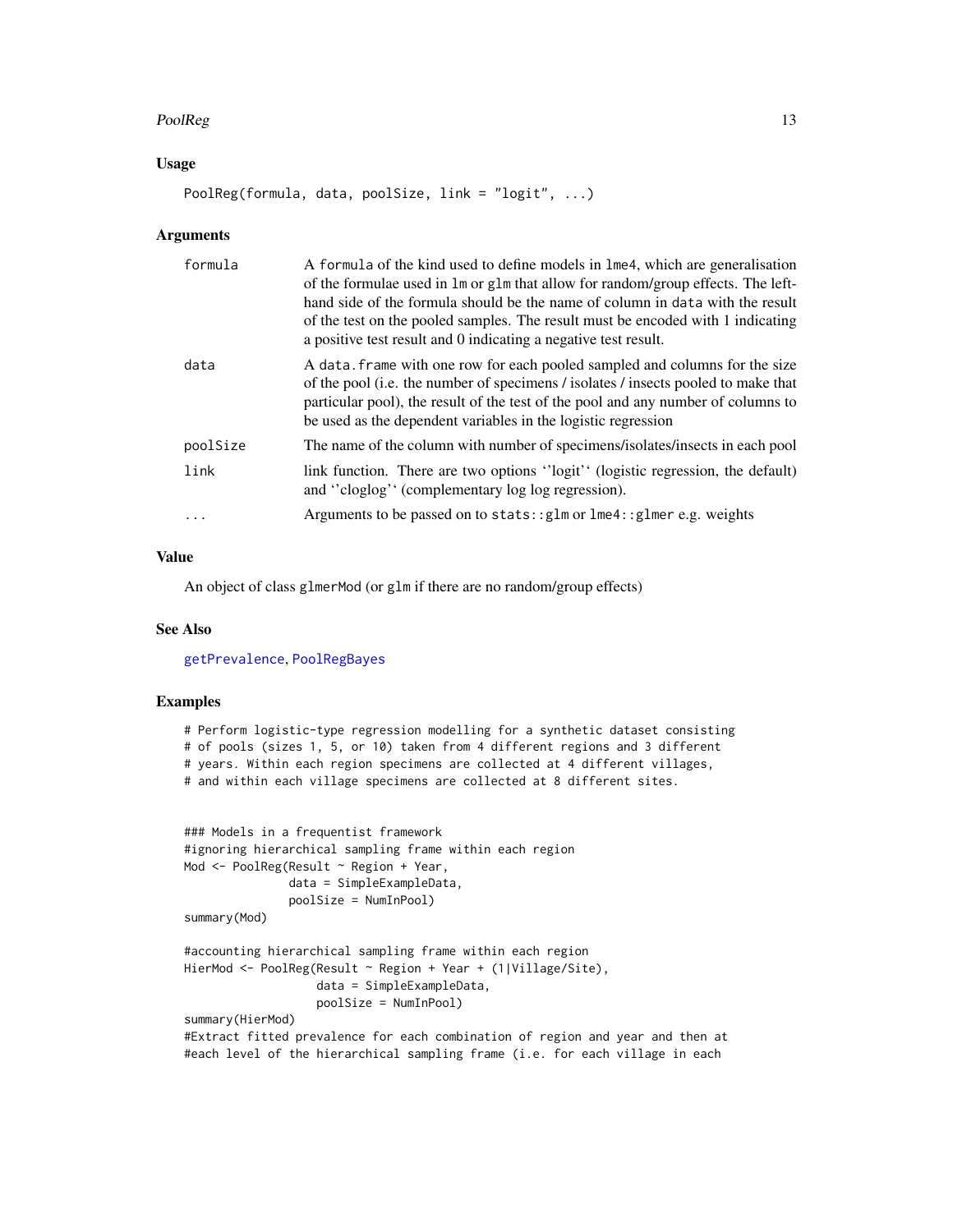### 14 PoolReg

```
#region and each site in each village)
getPrevalence(HierMod)
### Models in a Bayesian framework with default (non-informative) priors
#ignoring hierarchical sampling frame within each region
 BayesMod <- PoolRegBayes(Result ~ Region + Year,
                           data = SimpleExampleData,
                           poolSize = NumInPool)
 summary(BayesMod)
 getPrevalence(BayesMod) #Extract fitted prevalence for each combination of region and year
  #accounting hierarchical sampling frame within each region
 BayesHierMod <- PoolRegBayes(Result ~ Region + Year + (1|Village/Site),
                               data = SimpleExampleData,
                               poolSize = NumInPool)
 summary(BayesHierMod)
 getPrevalence(BayesHierMod)
### Calculate adjusted estimates of prevalence
# We use the same function for all four models, but the outputs are slightly different
# Extract fitted prevalence for each combination of region and year
getPrevalence(Mod)
 getPrevalence(BayesMod)
#Extract fitted prevalence for each combination of region and year and then at
#each level of the hierarchical sampling frame (i.e. for each village in each
#region and each site in each village)
getPrevalence(HierMod)
 getPrevalence(BayesHierMod)
# You can also use getPrevalence to predict at prevalence for other values of
# the covariates (e.g. predict prevalence in year 4)
#Making a data frame containing data make predict on
DataFuture <- unique(data.frame(Region = SimpleExampleData$Region,
                                Village = SimpleExampleData$Village,
                                Site = SimpleExampleData$Site,
                                Year = 4)getPrevalence(Mod, newdata = DataFuture)
getPrevalence(HierMod, newdata = DataFuture)
 getPrevalence(BayesMod, newdata = DataFuture)
 getPrevalence(BayesHierMod, newdata = DataFuture)
```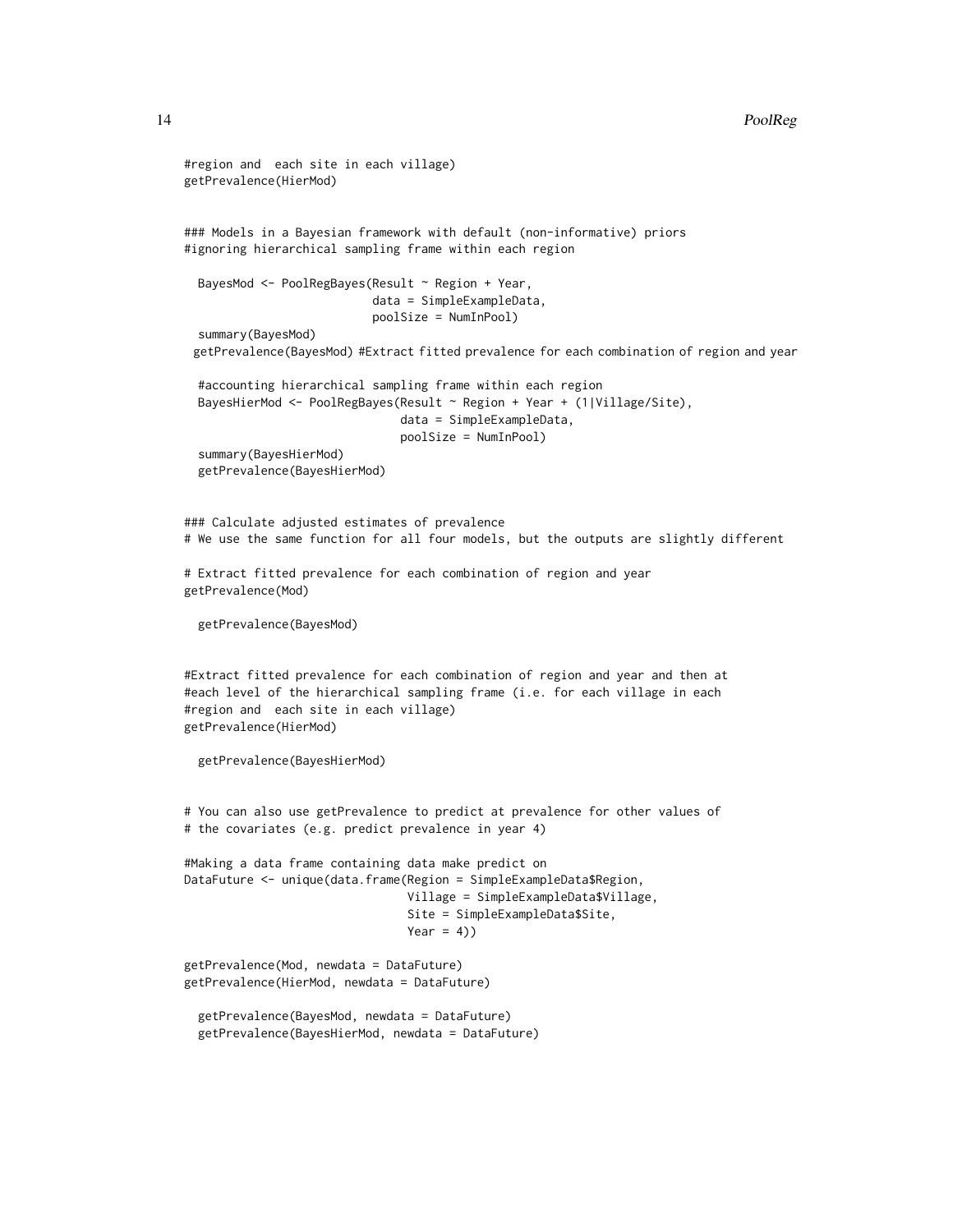<span id="page-14-1"></span><span id="page-14-0"></span>PoolRegBayes *Bayesian Mixed or Fixed Effect Logistic Regression with Presence/Absence Tests on Pooled Samples*

### Description

It can be useful to do mixed effects logistic regression on the presence/absence results from pooled samples, however one must adjust for the size of each pool to correctly identify trends and associations.

### Usage

```
PoolRegBayes(
  formula,
  data,
  poolSize,
  link = "logit",
  prior = NULL,
  cores = NULL,
  ...
\overline{\phantom{a}}
```

| formula  | A formula of the kind used to define models in brms, which are generalisation<br>of the formulae used in lm, glm or lme4. The left-hand side of the formula<br>should be the name of column in data with the result of the test on the pooled<br>samples. The result must be stored with 1 indicating a positive test result and 0<br>indicating a negative test result.                                                                  |
|----------|-------------------------------------------------------------------------------------------------------------------------------------------------------------------------------------------------------------------------------------------------------------------------------------------------------------------------------------------------------------------------------------------------------------------------------------------|
| data     | A data. frame with one row for each pooled sampled and columns for the size<br>of the pool (i.e. the number of specimens / isolates / insects pooled to make that<br>particular pool), the result of the test of the pool and any number of columns to<br>be used as the dependent variables in the logistic regression.                                                                                                                  |
| poolSize | The name of the column with number of specimens / isolates / insects in each<br>pool.                                                                                                                                                                                                                                                                                                                                                     |
| link     | Link function. There are three options 'logit' (i.e logistic regression, the de-<br>fault), 'cloglog' (complementary log-log), and 'loglogit'. The final option blends<br>a log link function and the logit function so that parameters are (log) preva-<br>lence/rate ratios as long as predicted prevalence is $< 0.8$ (for details see Clark<br>and Barr, Stat Methods Med Res (2018) <doi:10.1177 0962280217698174="">)</doi:10.1177> |
| prior    | The priors to be used for the regression parameters. Defaults to a non-informative<br>$(normal(0,100))$ prior on linear coefficients and a zero-truncated student-t prior<br>on the group effect standard deviations. Custom priors must be brmsprior ob-<br>jects produced by brms::set_prior                                                                                                                                            |
| cores    | The number of CPU cores to be used. By default one core is used                                                                                                                                                                                                                                                                                                                                                                           |
| $\cdots$ | Additional arguments to be passed to brms::brms.                                                                                                                                                                                                                                                                                                                                                                                          |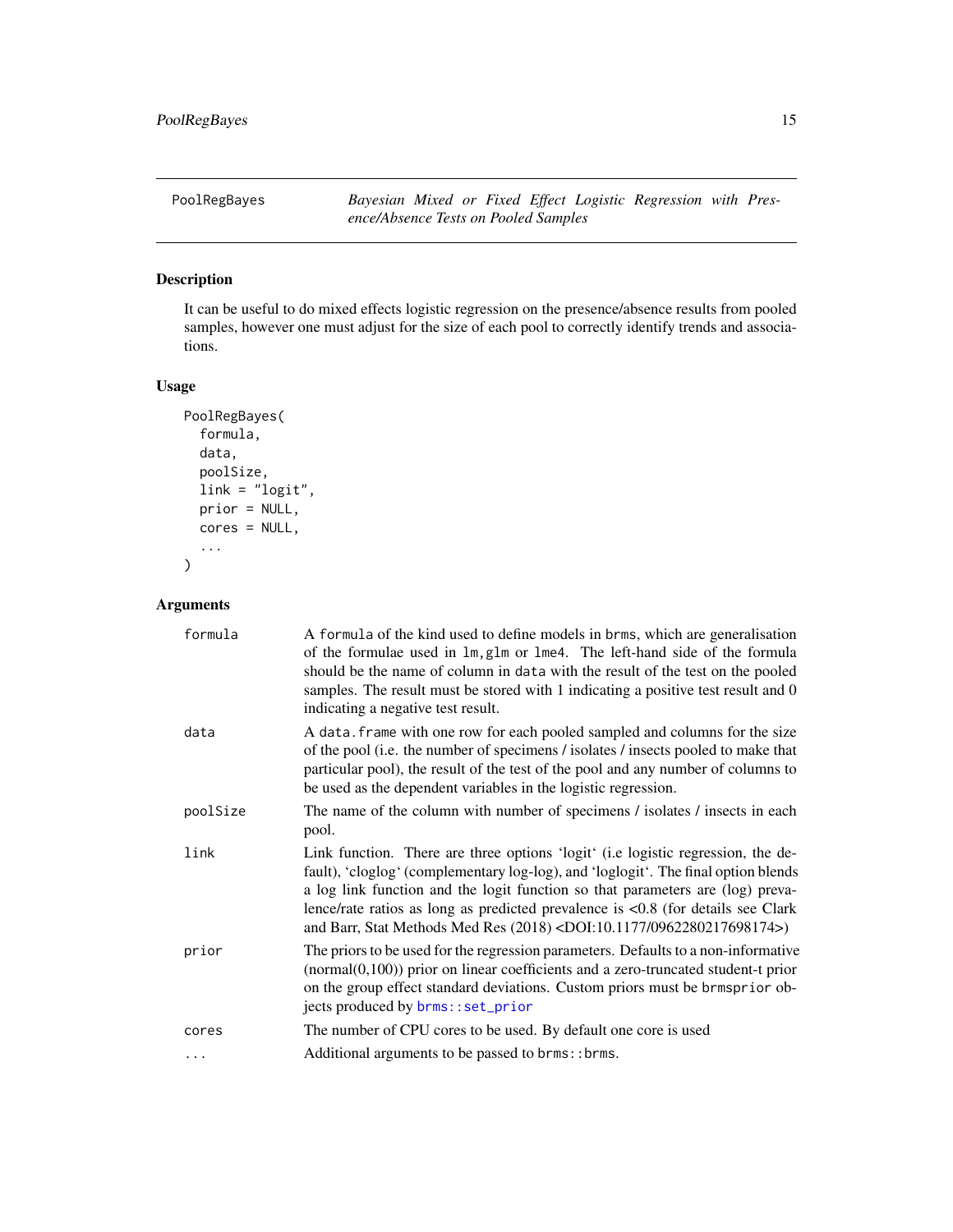### <span id="page-15-0"></span>Value

An object of class brms with the regression outputs.

### **References**

Clark RG, Barr M: A blended link approach to relative risk regression. Statistical Methods in Medical Research 2018, 27(11):3325-3339. <DOI:10.1177/0962280217698174>

Angus McLure, Ben O'Neill, Helen Mayfield, Colleen Lau, Brady McPherson (2021). PoolTestR: An R package for estimating prevalence and regression modelling for molecular xenomonitoring and other applications with pooled samples. Environmental Modelling & Software, 145:105158. <DOI:10.1016/j.envsoft.2021.105158>

### See Also

[PoolReg](#page-11-1), [getPrevalence](#page-3-1)

### Examples

```
# Perform logistic-type regression modelling for a synthetic dataset consisting
# of pools (sizes 1, 5, or 10) taken from 4 different regions and 3 different
# years. Within each region specimens are collected at 4 different villages,
# and within each village specimens are collected at 8 different sites.
### Models in a frequentist framework
#ignoring hierarchical sampling frame within each region
Mod <- PoolReg(Result ~ Region + Year,
              data = SimpleExampleData,
              poolSize = NumInPool)
summary(Mod)
#accounting hierarchical sampling frame within each region
HierMod <- PoolReg(Result ~ Region + Year + (1|Village/Site),
                   data = SimpleExampleData,
                   poolSize = NumInPool)
summary(HierMod)
#Extract fitted prevalence for each combination of region and year and then at
#each level of the hierarchical sampling frame (i.e. for each village in each
#region and each site in each village)
getPrevalence(HierMod)
### Models in a Bayesian framework with default (non-informative) priors
#ignoring hierarchical sampling frame within each region
 BayesMod <- PoolRegBayes(Result ~ Region + Year,
```

```
data = SimpleExampleData,
                         poolSize = NumInPool)
summary(BayesMod)
```
getPrevalence(BayesMod) #Extract fitted prevalence for each combination of region and year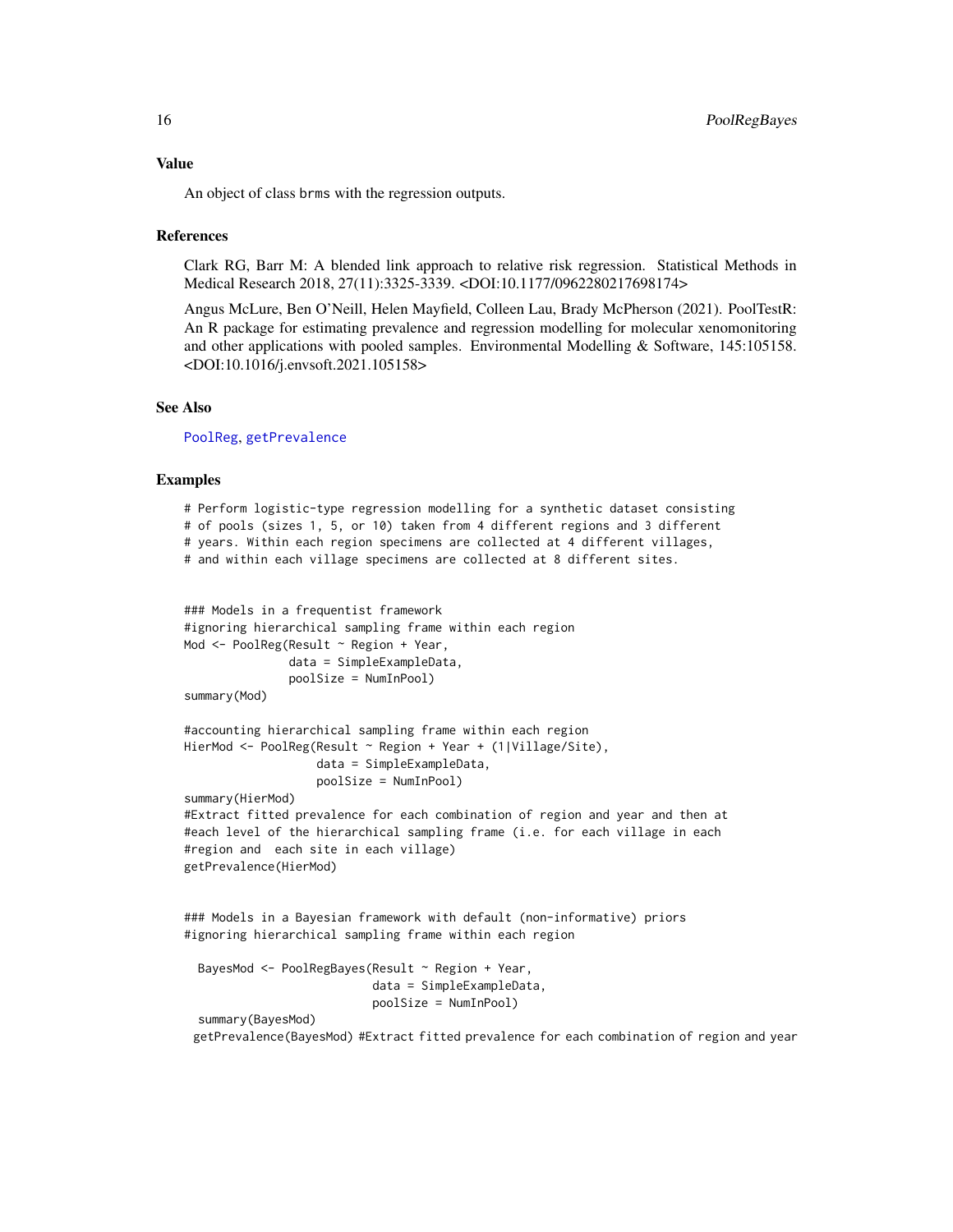```
#accounting hierarchical sampling frame within each region
 BayesHierMod <- PoolRegBayes(Result ~ Region + Year + (1|Village/Site),
                               data = SimpleExampleData,
                               poolSize = NumInPool)
 summary(BayesHierMod)
 getPrevalence(BayesHierMod)
### Calculate adjusted estimates of prevalence
# We use the same function for all four models, but the outputs are slightly different
# Extract fitted prevalence for each combination of region and year
getPrevalence(Mod)
 getPrevalence(BayesMod)
#Extract fitted prevalence for each combination of region and year and then at
#each level of the hierarchical sampling frame (i.e. for each village in each
#region and each site in each village)
getPrevalence(HierMod)
 getPrevalence(BayesHierMod)
# You can also use getPrevalence to predict at prevalence for other values of
# the covariates (e.g. predict prevalence in year 4)
#Making a data frame containing data make predict on
DataFuture <- unique(data.frame(Region = SimpleExampleData$Region,
                                Village = SimpleExampleData$Village,
                                Site = SimpleExampleData$Site,
                                Year = 4))
getPrevalence(Mod, newdata = DataFuture)
getPrevalence(HierMod, newdata = DataFuture)
 getPrevalence(BayesMod, newdata = DataFuture)
 getPrevalence(BayesHierMod, newdata = DataFuture)
```
SimpleExampleData *A synthetic dataset for pooled testing*

### **Description**

The simple synthetic dataset consisting of pools (sizes 1, 5, or 10) taken from 4 different regions and 3 different years. Within each region specimens are collected at 4 different villages, and within each village specimens are collected at 8 different sites.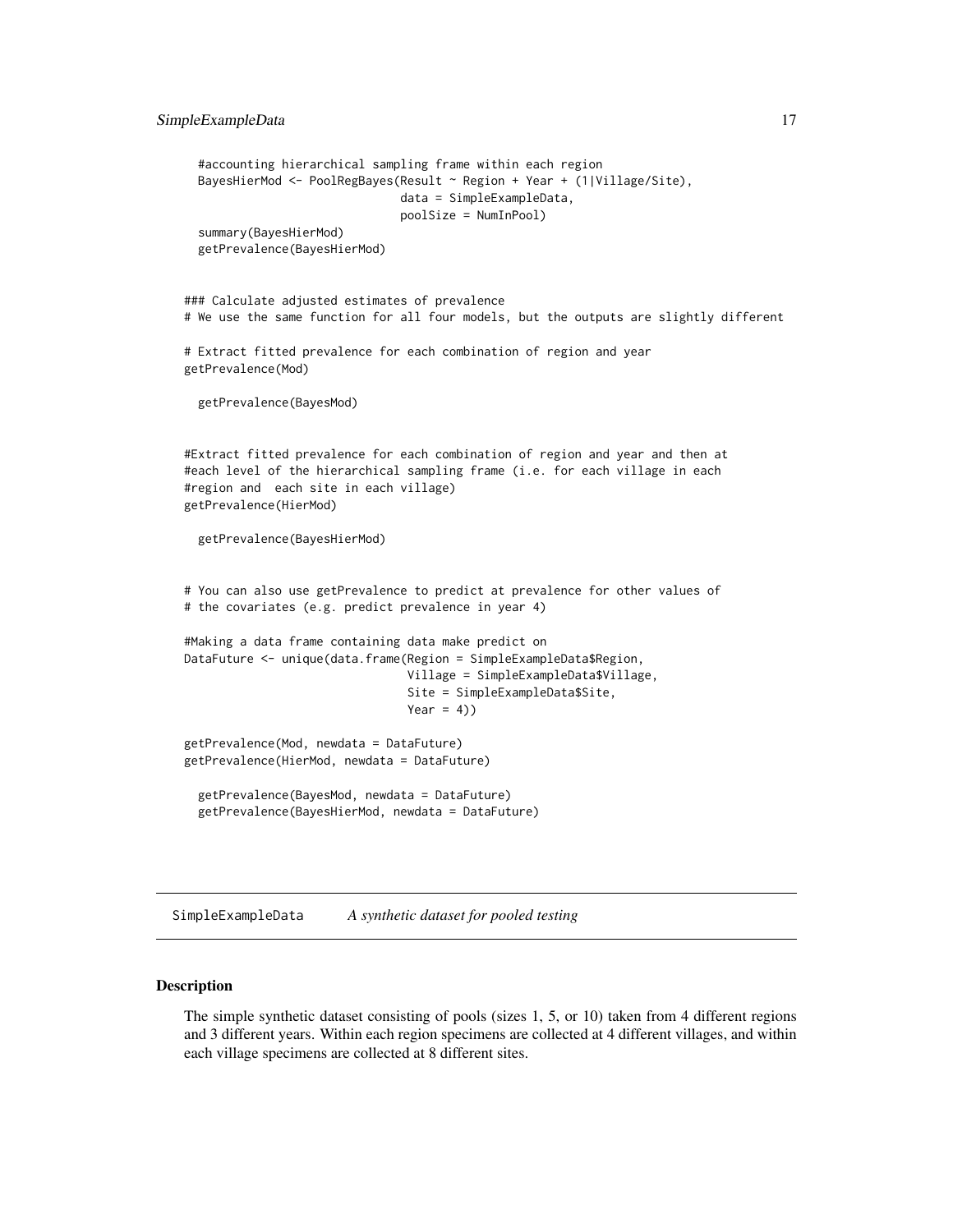### <span id="page-17-0"></span>Usage

SimpleExampleData

### Format

A data frame with 1152 rows and 6 variables:

NumInPool Number of specimens in pool. Takes values 1, 5, or 10.

Region ID of the region the pool was taken from. "A", "B", "C", or "D"

- Village ID of village pool was taken from. Includes name of region e.g. "B-3" is village 3 from region B
- Site ID of site pool was taken from. Includes name of region and village e.g. "B-3-7" is site 7 from village 3 from region B

**Result** Result of test on pool;  $0 =$  negative,  $1 =$  positive

Year Year of sampling. Years are 0, 1, or 2

TruePrev *A synthetic dataset for pooled testing*

### Description

This data.frame contains the 'true' values of prevalence for each, site, village, region and year used to generate the synthetic dataset ExampleData

### Usage

**TruePrev** 

### Format

A data frame with 900 rows and 7 variables:

Region ID of the region the pool was taken from. "A", "B", or "C"

- Village ID of village pool was taken from. Includes name of region e.g. "B-3" is village 3 from region B
- Site ID of sampling site pool was taken from. Includes name of region and village e.g. "B-3-7" is site 7 from village 3 from region B

Year Year of sampling. Years are 0, 1, or 2

**PrevalenceRegion** 'True' average prevalence in the region (in that year)

PrevalenceVillage 'True' average prevalence in the village (in that year)

PrevalenceSite 'True' prevalence at that site (in that year)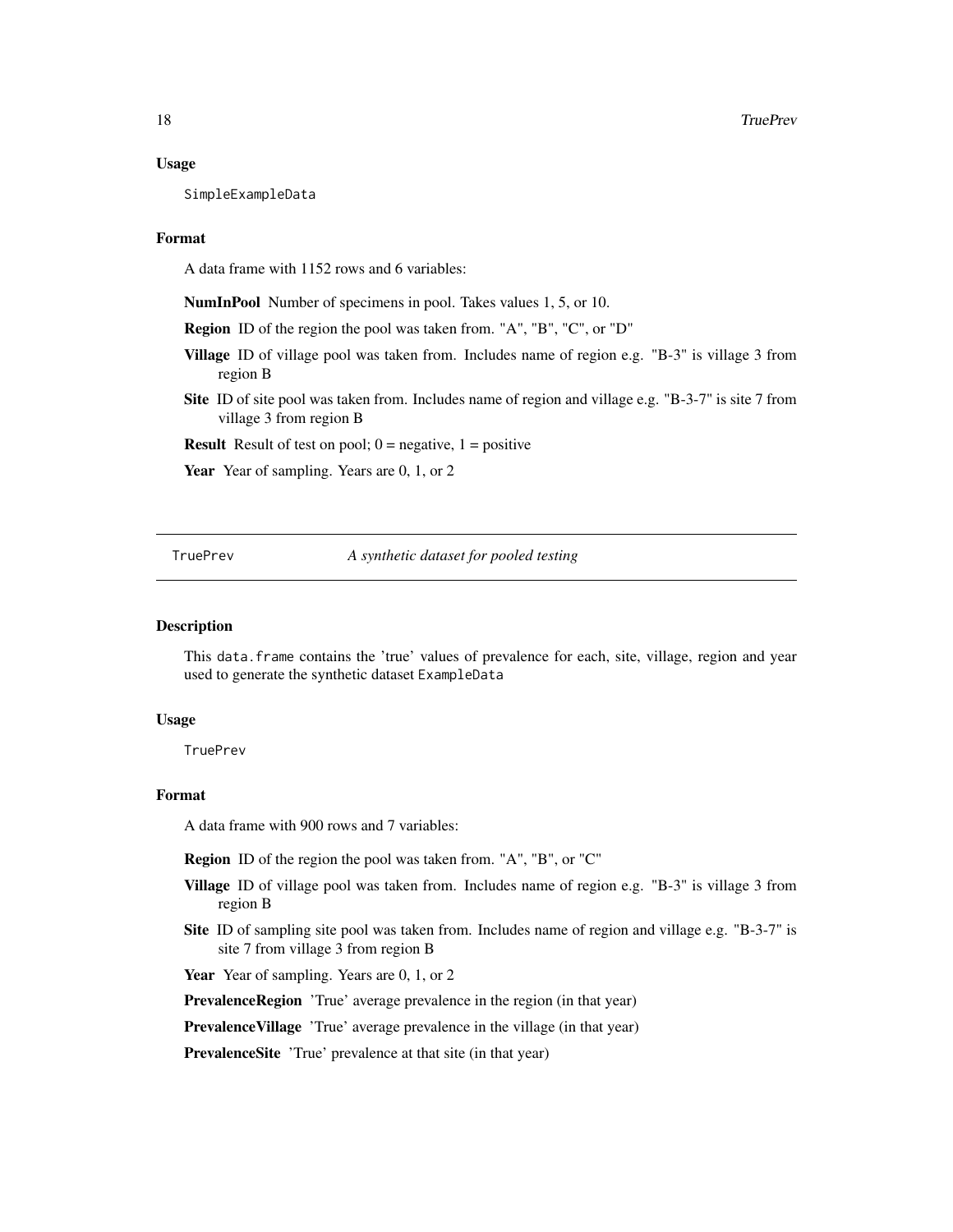### TruePrev 19

### Details

The 'true' model can be summarised in formula notation as:

 $Result - Region + Year + (1|Village) + (0 + YearVillage) + (1|Size)$ 

where the coefficient for Year is log(0.8), the standard deviation for intercept random effects for village and site are both 0.5, the standard deviation for the year random effect for village is 0.2 and the random effects are all uncorrelated/independent.